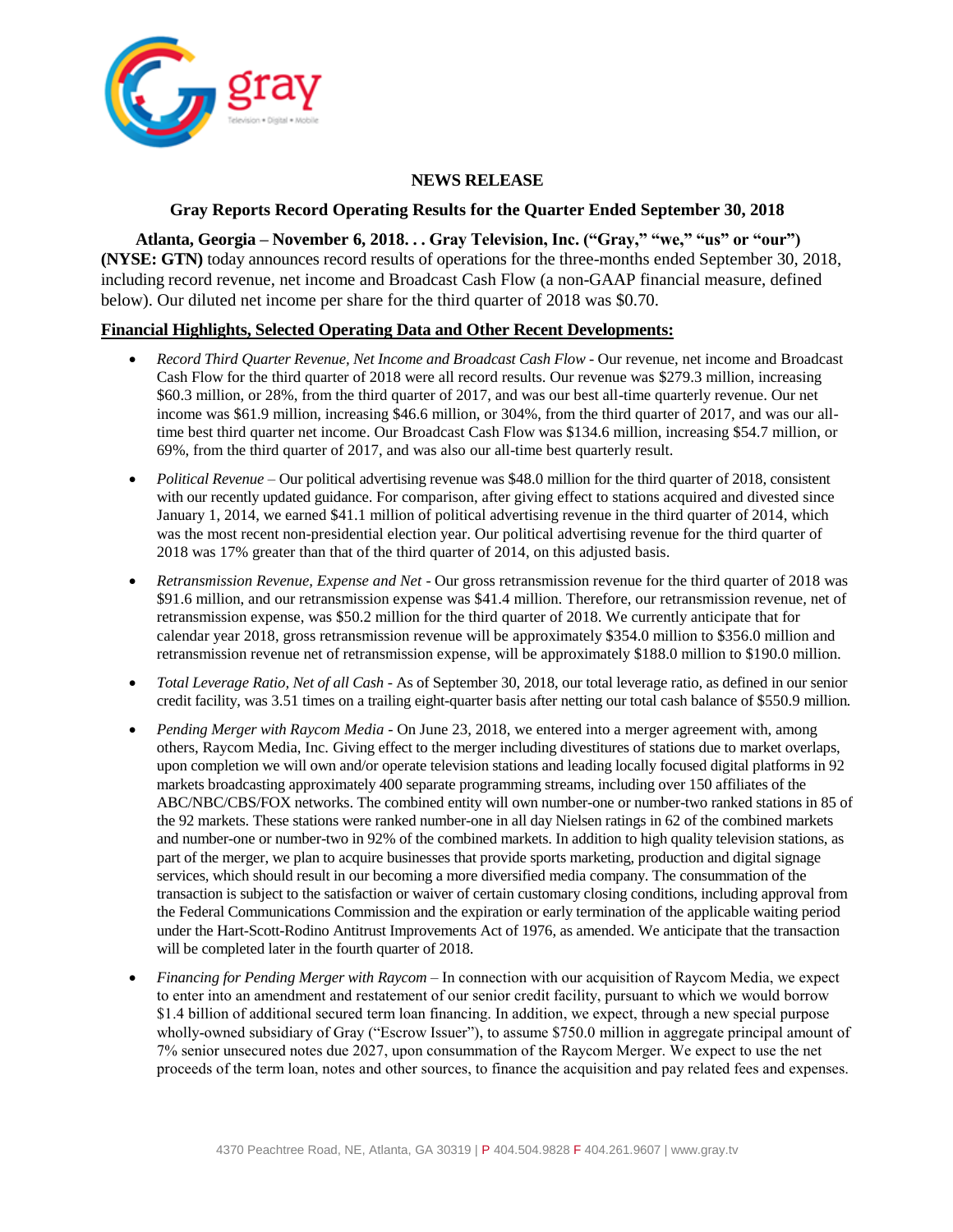### **Selected Operating Data (unaudited)**

|                                                      | Three Months Ended September 30, |         |     |         |                        |    |         |                     |
|------------------------------------------------------|----------------------------------|---------|-----|---------|------------------------|----|---------|---------------------|
|                                                      |                                  |         |     |         | % Change<br>2018 to    |    |         | % Change<br>2018 to |
|                                                      |                                  | 2018    |     | 2017    | 2017                   |    | 2016    | 2016                |
|                                                      |                                  |         |     |         | (dollars in thousands) |    |         |                     |
| Revenue (less agency commissions):                   |                                  |         |     |         |                        |    |         |                     |
| Total                                                | \$                               | 279,310 | S.  | 218,977 | 28 %                   | S. | 204,490 | 37 %                |
| Political                                            | \$                               | 48,018  | \$  | 4,005   | 1099 %                 | S. | 22,272  | 116 %               |
| Operating expenses $(1)(3)$ :                        |                                  |         |     |         |                        |    |         |                     |
| <b>Broadcast</b>                                     | \$                               | 145,091 | S.  | 139,542 | 4 %                    | \$ | 120,683 | 20 %                |
| Corporate and administrative                         | \$                               | 11,041  | \$. | 8,330   | 33 %                   | \$ | 7,217   | 53 %                |
| Net income (loss)                                    | \$                               | 61,886  | \$  | 15,316  | 304 %                  | \$ | (213)   | 29154 %             |
| Non-GAAP Cash Flow (2):                              |                                  |         |     |         |                        |    |         |                     |
| Broadcast Cash Flow (3)                              | S                                | 134,560 | S.  | 79,824  | 69 %                   | S  | 84,206  | 60 %                |
| Broadcast Cash Flow Less Cash Corporate Expenses (3) | S                                | 124,821 | S.  | 72,670  | 72 %                   | S. | 77,956  | 60 %                |
| Free Cash Flow                                       | \$                               | 72,861  | S.  | 38,145  | 91 %                   | S. | 29,495  | 147 %               |

|                                                      | Nine Months Ended September 30, |         |     |         |                        |    |            |          |
|------------------------------------------------------|---------------------------------|---------|-----|---------|------------------------|----|------------|----------|
|                                                      |                                 |         |     |         | % Change               |    |            | % Change |
|                                                      |                                 |         |     |         | 2018 to                |    |            | 2018 to  |
|                                                      |                                 | 2018    |     | 2017    | 2017                   |    | 2016       | 2016     |
|                                                      |                                 |         |     |         | (dollars in thousands) |    |            |          |
| Revenue (less agency commissions):                   |                                 |         |     |         |                        |    |            |          |
| Total                                                | \$                              | 755,912 | S.  | 649,119 | 16 %                   | S. | 574,846    | 31 %     |
| Political                                            | \$                              | 71,863  | \$  | 9,034   | 695 %                  | \$ | 41,576     | 73 %     |
| Operating expenses $(1)(3)$ :                        |                                 |         |     |         |                        |    |            |          |
| <b>Broadcast</b>                                     | \$                              | 436,664 | \$  | 406,781 | $7\%$                  | S. | 346,518    | 26 %     |
| Corporate and administrative                         | \$                              | 30,134  | \$. | 24,472  | 23 %                   | \$ | 31,407     | (4)%     |
| Net income                                           | \$                              | 122,536 | \$  | 96,382  | 27 %                   | \$ | 26,439     | 363 %    |
| Non-GAAP Cash Flow (2):                              |                                 |         |     |         |                        |    |            |          |
| Broadcast Cash Flow (3)                              | S                               | 320,515 | S.  | 243,304 | 32 %                   |    | \$ 229,437 | 40 %     |
| Broadcast Cash Flow Less Cash Corporate Expenses (3) | S                               | 293,866 | S.  | 222,060 | 32 %                   | S. | 200,937    | 46 %     |
| Free Cash Flow                                       | \$.                             | 164,718 | S.  | 130,622 | 26 %                   | S. | 79,640     | 107 %    |

(1) Excludes depreciation, amortization and (gain) loss on disposal of assets.

(2) See definition of non-GAAP terms and a reconciliation of the non-GAAP amounts to net income included elsewhere herein.

(3) Amounts in 2017 and 2016 have been reclassified to give effect to the implementation of Accounting Standards Update 2017-07, *Compensation – Retirement Benefits* (Topic 715) – *Improving the Presentation of Net Periodic Pension Cost and Net Postretirement Benefit Cost* ("ASU 2017-07").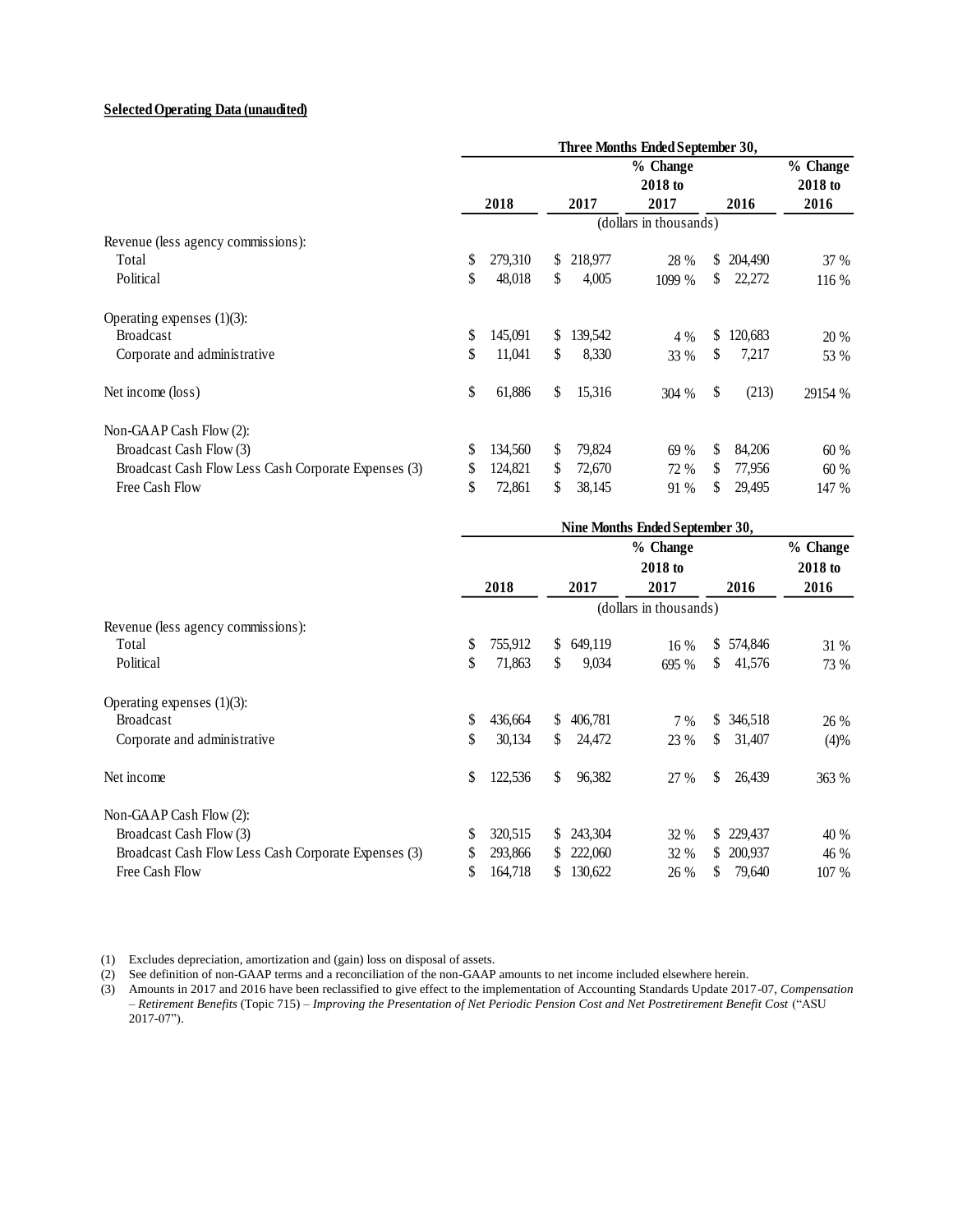## **Results of Operations for the Third Quarter of 2018**

### *Revenue (less agency commissions).*

The table below presents our revenue (less agency commissions) by type for the third quarter of 2018 and 2017 (dollars in thousands):

|                                           | Three Months Ended September 30,     |         |        |        |         |                 |               |                 |            |  |
|-------------------------------------------|--------------------------------------|---------|--------|--------|---------|-----------------|---------------|-----------------|------------|--|
|                                           |                                      | 2018    |        | 2017   |         |                 | <b>Amount</b> |                 | Percent    |  |
|                                           | Percent<br>of Total<br><b>Amount</b> |         |        |        | Percent | <b>Increase</b> |               | <b>Increase</b> |            |  |
|                                           |                                      |         |        | Amount |         | of Total        | (Decrease)    |                 | (Decrease) |  |
| <b>Revenue (less agency commissions):</b> |                                      |         |        |        |         |                 |               |                 |            |  |
| Local (including internet/digital/mobile) | S                                    | 106.929 | 38.3%  | \$     | 110.033 | 50.2%           | \$            | (3,104)         | (3)%       |  |
| National                                  |                                      | 29,199  | 10.5%  |        | 31,027  | 14.2%           |               | (1,828)         | $(6)\%$    |  |
| Political                                 |                                      | 48.018  | 17.2%  |        | 4,005   | 1.8%            |               | 44,013          | 1099 %     |  |
| Retransmission consent                    |                                      | 91.603  | 32.8%  |        | 70.150  | 32.0%           |               | 21.453          | 31 %       |  |
| Other                                     |                                      | 3,561   | 1.2%   |        | 3,762   | 1.8%            |               | (201)           | (5)%       |  |
| Total                                     |                                      | 279,310 | 100.0% | S      | 218,977 | 100.0%          |               | 60,333          |            |  |
|                                           |                                      |         |        |        |         |                 |               |                 |            |  |

Total revenue increased \$60.3 million, or 28%, to \$279.3 million for the third quarter of 2018 compared to the third quarter of 2017. Total revenue increased primarily as a result of increased political advertising revenue due to 2018 being the "on-year" of the two-year election cycle and increased retransmission consent revenue, due primarily to increased retransmission consent rates.

## *Broadcast Operating Expenses***.**

Broadcast operating expenses (before depreciation, amortization and gain or loss on disposal of assets) increased \$5.5 million, or 4%, to \$145.1 million for the third quarter of 2018 compared to the third quarter of 2017. The increase reflects, in part, the following:

- Non-compensation expense increased \$7.1 million, or 10%, in the 2018 period primarily as the result of increased retransmission expense of \$6.7 million, or 19%, to \$41.4 million offset by decreases in agency commissions of \$0.6 million and other professional services of \$0.6 million in the third quarter of 2018.
- Compensation expense decreased \$1.6 million in the 2018 period, primarily due to reductions in staffing. Non-cash stock-based compensation expenses were \$0.3 million and \$0.4 million in the third quarters of 2018 and 2017, respectively.

## *Corporate and Administrative Operating Expenses***.**

Corporate and administrative expenses (before depreciation, amortization and gain or loss on disposal of assets) increased \$2.7 million, or 33%, to \$11.0 million in the third quarter of 2018 as compared to the third quarter of 2017. The increase reflects, in part, the following:

- Non-compensation expense increased \$2.2 million in the 2018 period, primarily due to increased professional fees related to acquisition activities. Professional fees related to acquisition activities were \$2.4 million in the third quarter of 2018.
- Compensation expense increased \$0.5 million in the 2018 period, primarily due to increases in incentive compensation costs. Non-cash stock-based amortization expenses were \$1.3 million and \$1.2 million in the third quarters of 2018 and 2017, respectively.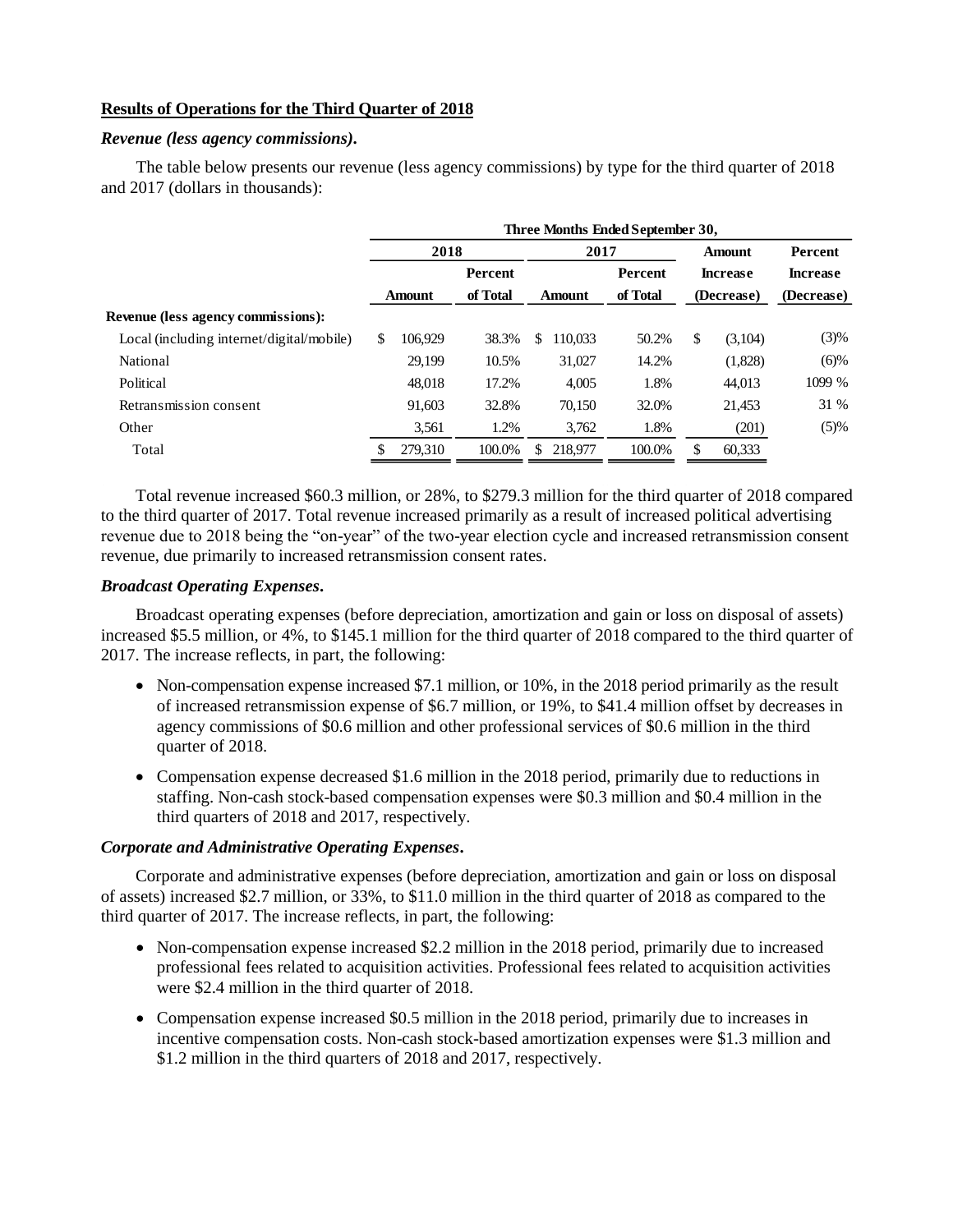## *Taxes.*

We made aggregate federal and state tax payments, net of refunds, of \$14.8 million in the third quarter of 2018 compared to \$0.3 million in the third quarter of 2017.

## **Results of Operations for the Nine-Months Ended September 30, 2018**

### *Revenue (less agency commissions).*

The table below presents our revenue (less agency commissions) by type for the nine-month periods ended September 30, 2018 and 2017 (dollars in thousands):

|                                           | Nine Months Ended September 30, |          |                    |         |                                                |         |                 |  |  |
|-------------------------------------------|---------------------------------|----------|--------------------|---------|------------------------------------------------|---------|-----------------|--|--|
|                                           | 2018                            |          | 2017               |         | <b>Amount</b><br><b>Increase</b><br>(Decrease) |         | <b>Percent</b>  |  |  |
|                                           | <b>Percent</b>                  |          |                    | Percent |                                                |         | <b>Increase</b> |  |  |
|                                           | Amount                          | of Total | of Total<br>Amount |         |                                                |         | (Decrease)      |  |  |
| Revenue (less agency commissions):        |                                 |          |                    |         |                                                |         |                 |  |  |
| Local (including internet/digital/mobile) | 325.319<br>\$.                  | 43.0%    | 330,547<br>\$.     | 50.9%   | \$                                             | (5,228) | (2)%            |  |  |
| National                                  | 83,584                          | 11.1%    | 86,822             | 13.4%   |                                                | (3,238) | (4)%            |  |  |
| Political                                 | 71.863                          | 9.5%     | 9,034              | 1.4%    |                                                | 62,829  | 695 %           |  |  |
| Retransmission consent                    | 262,461                         | 34.7%    | 207,094            | 31.9%   |                                                | 55,367  | 27 %            |  |  |
| Other                                     | 12,685                          | 1.7%     | 15,622             | 2.4%    |                                                | (2,937) | (19)%           |  |  |
| Total                                     | 755.912<br>S.                   | 100.0%   | 649.119<br>S.      | 100.0%  | S                                              | 106,793 |                 |  |  |

Total revenue increased \$106.8 million, or 16%, to \$755.9 million for the nine-months ended September 30, 2018 compared to the nine-months ended September 30, 2017. Total revenue increased primarily as a result of increased political advertising revenue due to 2018 being the "on-year" of the two-year election cycle and increased retransmission consent revenue, due primarily to increased retransmission consent rates. Local and national advertising revenue decreased slightly, in spite of the \$2.3 million of revenue we earned from the broadcast of the 2018 Super Bowl on our NBC-affiliated stations, compared to \$0.6 million that we earned from the broadcast of the 2017 Super Bowl on our FOX-affiliated stations. In addition, revenue from the broadcast of the 2018 Winter Olympic Games on our NBC-affiliated stations was approximately \$5.5 million.

## *Broadcast Operating Expenses***.**

Broadcast operating expenses (before depreciation, amortization and gain or loss on disposal of assets) increased \$29.9 million, or 7%, to \$436.7 million for the nine-months ended September 30, 2018 compared to the nine-months ended September 30, 2017. The increase reflects, in part, the following:

- Non-compensation expenses increased by \$26.7 million, or 13%, in the 2018 period, primarily as the result of increased retransmission expense of \$21.5 million, or 21%, to \$122.3 million in 2018 and net increases in several other expense categories including programming and other professional fees. Our programming costs related to the 2018 Winter Olympic Games were \$1.5 million.
- Compensation expenses increased \$3.2 million, or 2%, in the 2018 period. Including the effect of a \$0.5 million adjustment related to forfeitures, our non-cash stock-based compensation expenses were \$1.5 million and \$1.1 million in the 2018 and 2017 periods, respectively.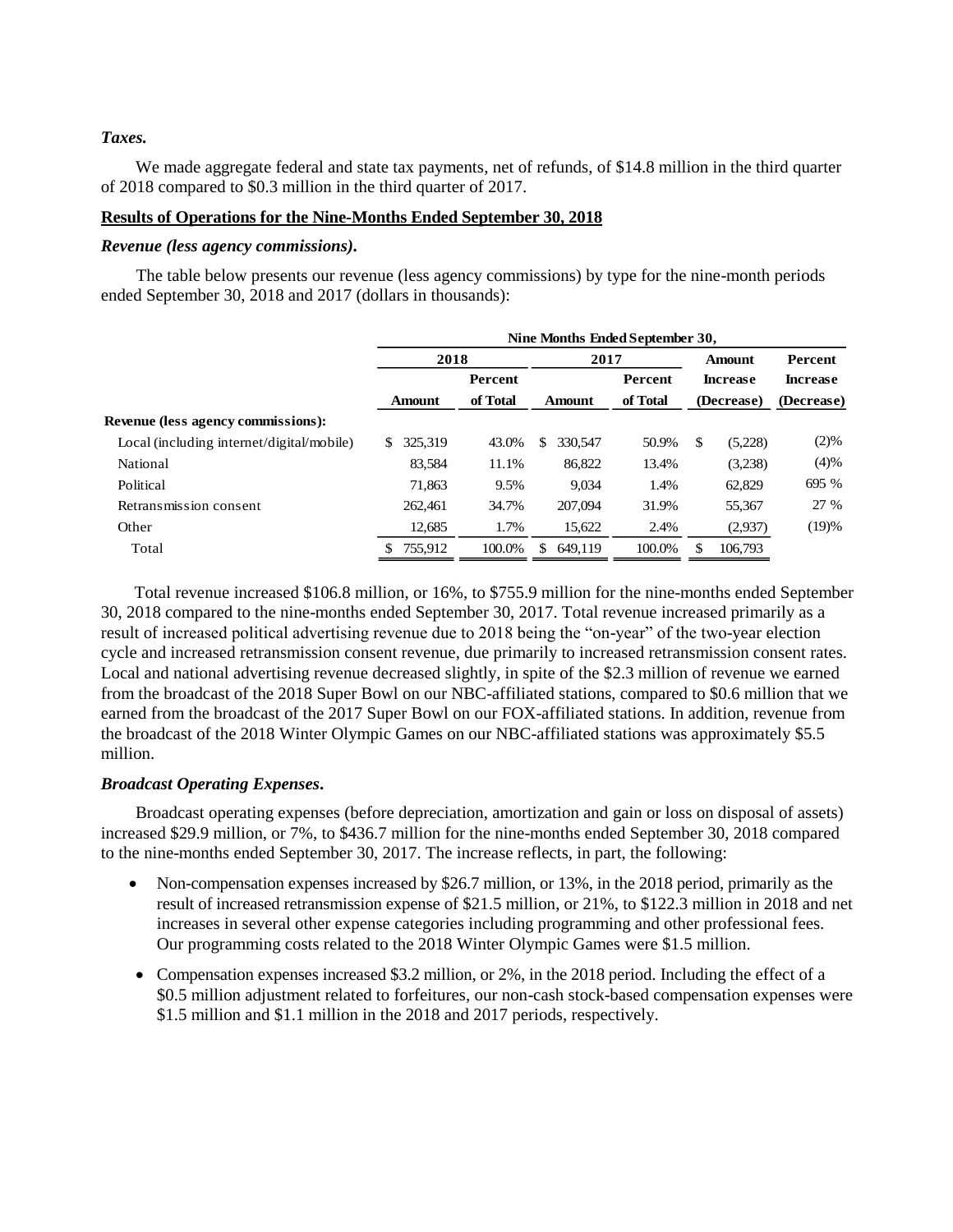### *Corporate and Administrative Operating Expenses***.**

Corporate and administrative expenses (before depreciation, amortization and gain or loss on disposal of assets) increased \$5.7 million, or 23%, to \$30.1 million in the nine-months ended September 30, 2018 compared to the nine-months ended September 30, 2017. The increase reflects, in part, the following:

- **•** Non-compensation expenses increased \$4.5 million, primarily due to an increase of \$4.1 million of professional fees related to acquisition activities. Professional fees related to acquisition activities were \$6.2 million in the 2018 period.
- Compensation expense increased \$1.2 million, primarily due to increased incentive compensation costs. Non-cash stock-based amortization expenses were \$3.5 million and \$3.2 million in the 2018 and 2017 periods, respectively.

### *Gain or Loss on Disposal of Assets.*

We reported gains on disposals of assets of \$5.2 million in the nine-months ended September 30, 2018, compared to \$75.1 million in the nine-months ended September 30, 2017. On June 1, 2017, we tendered two of our broadcast licenses and made other modifications to our broadcast spectrum related to our participation in the FCC's broadcast spectrum auction. Our proceeds from this auction were \$90.8 million and the cost of the assets disposed was \$13.1 million.

### *Loss from Early Extinguishment of Debt.*

In the nine-months ended September 30, 2017, we recorded a loss from early extinguishment of debt of approximately \$2.9 million related to the amendment and restatement of our senior credit facility.

### *Taxes.*

We made aggregate federal and state income tax payments, net of refunds, of approximately \$26.8 million in the nine-months ended September 30, 2018, compared to \$1.2 million in the nine-months ended September 30, 2017. During the remainder of 2018, we anticipate making income tax payments (net of refunds) of approximately \$13.0 million.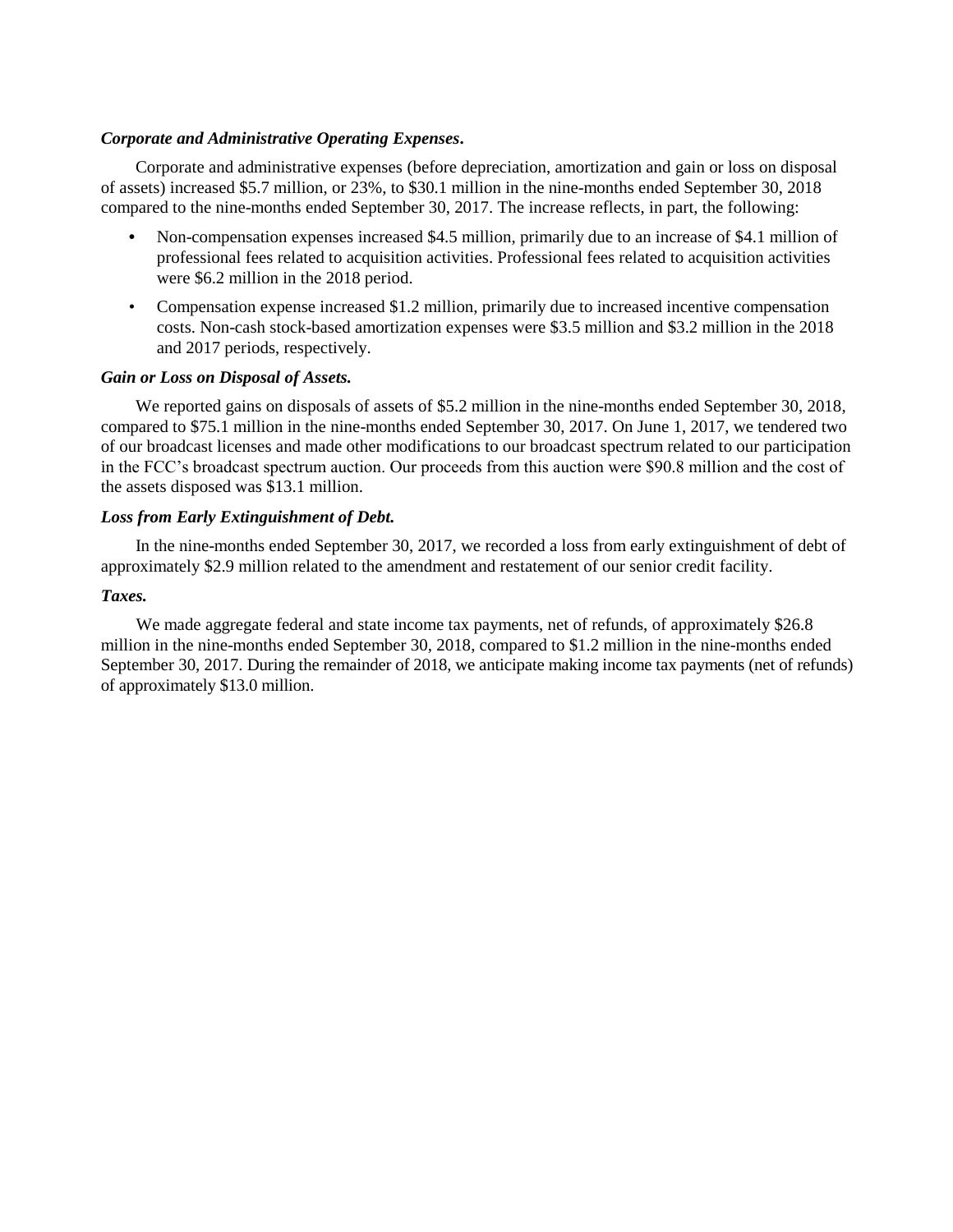# **Detailed table of operating results**

# **Gray Television, Inc. Selected Operating Data (Unaudited)**

(in thousands except for net income per share data)

|                                                                                                                                                           |              | <b>Three Months Ended</b><br>September 30, | <b>Nine Months Ended</b><br>September 30, |              |  |  |
|-----------------------------------------------------------------------------------------------------------------------------------------------------------|--------------|--------------------------------------------|-------------------------------------------|--------------|--|--|
|                                                                                                                                                           | 2018         | 2017                                       | 2018                                      | 2017         |  |  |
| Revenue (less agency commissions)                                                                                                                         | \$279,310    | \$218,977                                  | \$755,912                                 | \$649,119    |  |  |
| Operating expenses before depreciation, amortization<br>and (gain) or loss on disposal of assets, net:                                                    |              |                                            |                                           |              |  |  |
| Broadcast (1)                                                                                                                                             | 145,091      | 139,542                                    | 436,664                                   | 406,781      |  |  |
| Corporate and administrative (1)                                                                                                                          | 11,041       | 8,330                                      | 30,134                                    | 24,472       |  |  |
| Depreciation                                                                                                                                              | 13,350       | 13,085                                     | 40,587                                    | 38,555       |  |  |
| Amortization of intangible assets                                                                                                                         | 4,998        | 6,460                                      | 15,587                                    | 18,684       |  |  |
| (Gain) loss on disposal of assets, net                                                                                                                    | (3,572)      | 1,660                                      | (5,187)                                   | (75, 139)    |  |  |
| Operating expenses                                                                                                                                        | 170,908      | 169,077                                    | 517,785                                   | 413,353      |  |  |
| Operating income                                                                                                                                          | 108,402      | 49,900                                     | 238,127                                   | 235,766      |  |  |
| Other income (expense):                                                                                                                                   |              |                                            |                                           |              |  |  |
| Miscellaneous income, net (1)                                                                                                                             | 930          | 152                                        | 2,192                                     | 407          |  |  |
| Interest expense                                                                                                                                          | (25, 104)    | (24,207)                                   | (74, 185)                                 | (71, 189)    |  |  |
| Loss from early extinguishment of debt                                                                                                                    |              |                                            |                                           | (2,851)      |  |  |
| Income before income tax                                                                                                                                  | 84,228       | 25,845                                     | 166,134                                   | 162,133      |  |  |
| Income tax expense                                                                                                                                        | 22,342       | 10,529                                     | 43,598                                    | 65,751       |  |  |
| Net income                                                                                                                                                | 61,886<br>\$ | 15,316<br>\$                               | \$122,536                                 | 96,382<br>\$ |  |  |
| Basic per share information:                                                                                                                              |              |                                            |                                           |              |  |  |
| Net income                                                                                                                                                | \$<br>0.71   | 0.21<br>\$                                 | \$<br>1.39                                | 1.34<br>\$   |  |  |
| Weighted-average shares outstanding                                                                                                                       | 87,765       | 71,636                                     | 88,191                                    | 71,777       |  |  |
| Diluted per share information:                                                                                                                            |              |                                            |                                           |              |  |  |
| Net income                                                                                                                                                | 0.70<br>S    | \$<br>0.21                                 | \$<br>1.38                                | \$<br>1.33   |  |  |
| Weighted-average shares outstanding                                                                                                                       | 88,565       | 72,454                                     | 88,810                                    | 72,491       |  |  |
| Political advertising revenue (less agency commissions)<br>(1) Amounts in 2017 have been reclassified to give effect to the implementation of ASU 2017-07 | 48,018<br>\$ | 4,005<br>\$                                | 71,863<br>\$                              | \$<br>9,034  |  |  |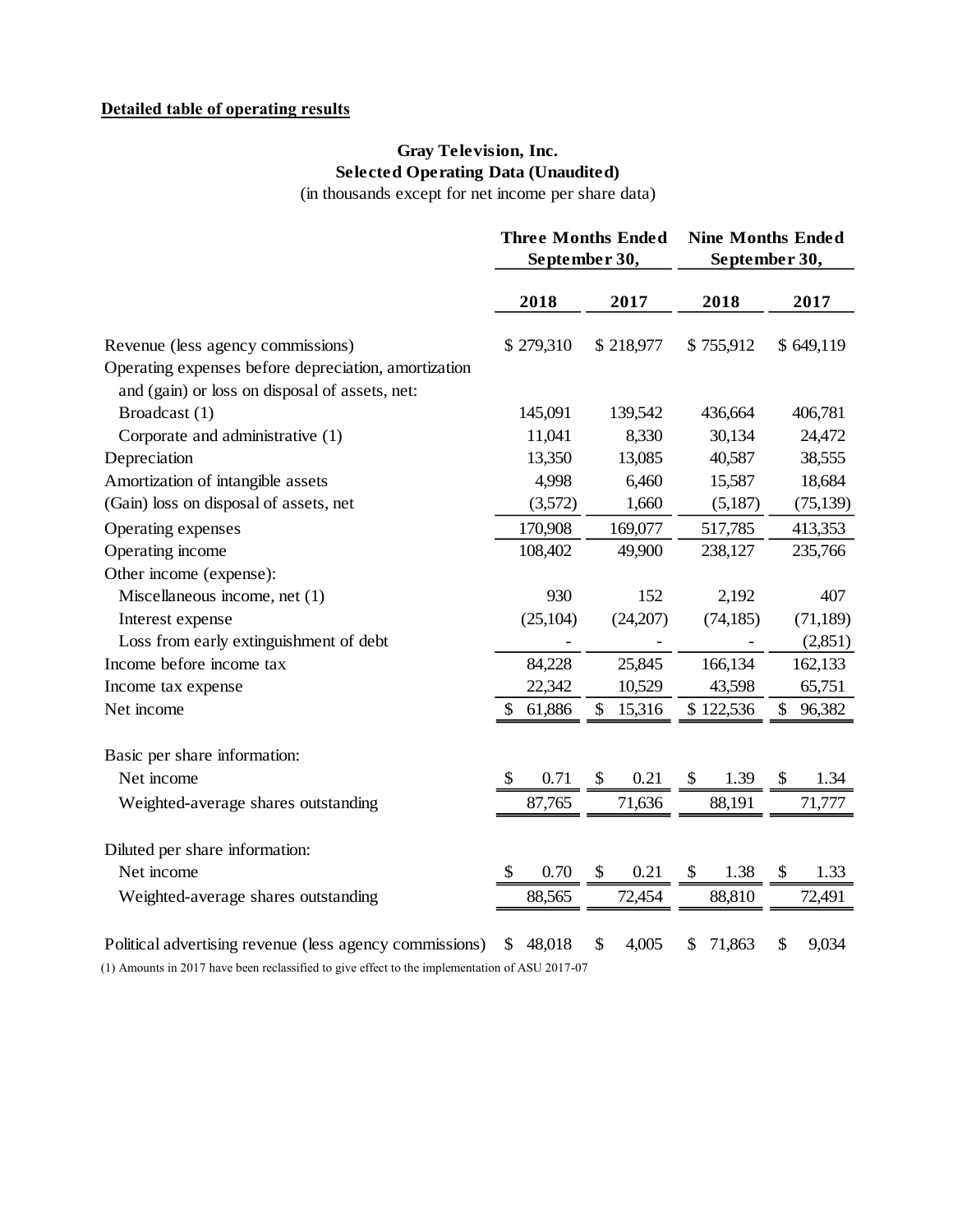## **Other Financial Data**

|                                                         |                | <b>September 30, 2018</b> |  | <b>December 31, 2017</b> |  |  |
|---------------------------------------------------------|----------------|---------------------------|--|--------------------------|--|--|
|                                                         | (in thousands) |                           |  |                          |  |  |
| Cash                                                    |                | 550,932                   |  | 462,399                  |  |  |
| Long-term debt including current portion                |                | 1,800,234                 |  | 1,837,428                |  |  |
| Borrowing availability under our senior credit facility |                | 100,000                   |  | 100,000                  |  |  |

|                                                     | Nine Months Ended September 30, |                |      |            |  |
|-----------------------------------------------------|---------------------------------|----------------|------|------------|--|
|                                                     | 2018                            |                | 2017 |            |  |
|                                                     |                                 | (in thousands) |      |            |  |
| Net cash provided by operating activities           | \$                              | 186,174        | \$.  | 114,346    |  |
| Net cash used in investing activities               |                                 | (33, 473)      |      | (336, 334) |  |
| Net cash (used in) provided by financing activities |                                 | (64, 168)      |      | 69,653     |  |
| Net increase (decrease) in cash                     |                                 | 88,533         |      | (152, 335) |  |

## **Guidance for the Three-Months Ending December 31, 2018**

Based on our current forecasts for the quarter ending December 31, 2018 (the "fourth quarter of 2018"), and excluding the anticipated results and closing costs of any pending transactions, we anticipate changes from the quarter ended December 31, 2017 (the "fourth quarter of 2017") as outlined below:

|                                                                                                              | <b>Low End</b><br><b>Guidance for</b><br>the Fourth | % Change<br>From<br><b>Fourth</b> | <b>High End</b><br><b>Guidance for</b><br>the Fourth | % Change<br>From<br>Fourth | <b>Fourth</b>             |
|--------------------------------------------------------------------------------------------------------------|-----------------------------------------------------|-----------------------------------|------------------------------------------------------|----------------------------|---------------------------|
| Selected operating data:                                                                                     | <b>Quarter of</b><br>2018                           | <b>Ouarter of</b><br>2017         | <b>Ouarter of</b><br>2018                            | <b>Ouarter of</b><br>2017  | <b>Ouarter of</b><br>2017 |
|                                                                                                              |                                                     |                                   | (dollars in thousands)                               |                            |                           |
| <b>OPERATING REVENUE:</b>                                                                                    |                                                     |                                   |                                                      |                            |                           |
| Revenue (less agency commissions)                                                                            | 319,000<br>S.                                       | 37 %                              | 325,000<br>\$                                        | 39 %                       | \$233,609                 |
| OPERATING EXPENSES <sup>(1)</sup><br>(before depreciation, amortization and<br>gain on disposals of assets): |                                                     |                                   |                                                      |                            |                           |
| <b>Broadcast</b>                                                                                             | 155,000<br>S                                        | 3 %                               | 158,000<br>S                                         | 5 %                        | \$150,782                 |
| Corporate and administrative                                                                                 | \$<br>11,500                                        | 62 %                              | 13,500<br>\$                                         | 90 %                       | 7,117<br>S.               |
| <b>OTHER SELECTED DATA:</b><br>Political advertising revenue                                                 |                                                     |                                   |                                                      |                            |                           |
| (less agency commissions)                                                                                    | \$<br>81,000                                        | 985 %                             | $\mathbb{S}$<br>82,000                               | 999 %                      | \$<br>7,464               |

(1) Amounts in 2017 have been reclassified to give effect to the implementation of ASU 2017-07.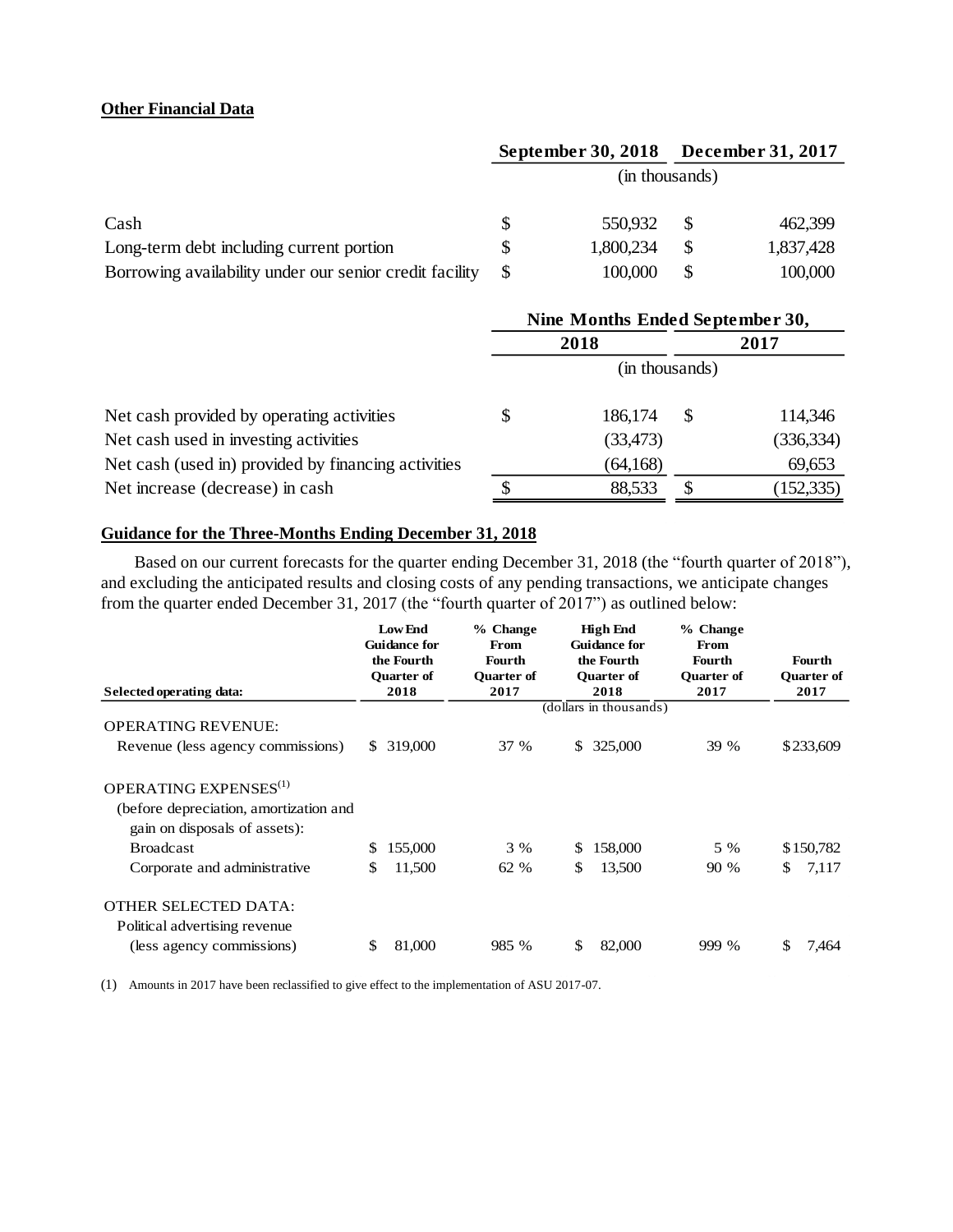## **Comments on Fourth Quarter of 2018 Guidance:**

Unless specifically mentioned, our comments exclude the anticipated results and closing costs of pending transactions, in particular the Raycom Merger, during the fourth quarter of 2018.

## *Revenue.*

Based on our current forecasts for the fourth quarter of 2018, we anticipate the following changes from the fourth quarter of 2017:

- **•** We believe our fourth quarter of 2018 local advertising revenue (including internet/digital/mobile) will change to be within a range of approximately \$115.0 million to \$116.0 million, representing a -4% to -5% change. We believe our fourth quarter of 2018 national advertising revenue will change to be within a range of approximately \$28.0 million to \$29.0 million, representing a -9% to -12% change. These declines in local and national advertising revenue are consistent with inventory displacement as a result of increased demand from political advertising customers.
- **•** We believe our fourth quarter of 2018 political advertising revenue will be within a range of approximately \$81.0 million to \$82.0 million. After giving effect to stations acquired and divested since January 1, 2014, we earned \$79.6 million of political advertising revenue in the fourth quarter of 2014 which was the most recent non-presidential election year. We currently anticipate calendar year 2018 political advertising revenue will be within a range of approximately \$152.9 million to \$153.9 million, compared to \$144.8 million for calendar year 2014, on that same basis.
- We believe that our gross retransmission revenue for calendar year 2018 will be within a range of approximately \$354.0 million to \$356.0 million and retransmission revenue net of retransmission expense will be within a range of approximately \$188.0 million to \$190.0 million. We believe our fourth quarter of 2018 retransmission consent revenue will be within a range of approximately \$92.0 million to \$94.0 million.

## *Broadcast Operating Expenses (before depreciation, amortization and gain or loss on disposal of assets, net).*

For the fourth quarter of 2018, we anticipate that our broadcast operating expenses will increase primarily due to retransmission expense, which we expect to increase by a range of approximately \$7.5 million to \$8.0 million to within a range of approximately \$43.0 million to \$44.0 million.

## *Corporate and Administrative Operating Expenses (before depreciation, amortization and gain or loss on disposal of assets, net).*

For the fourth quarter of 2018, we anticipate our corporate and administrative operating expense will increase to within a range of approximately \$12.5 million to \$13.5 million, primarily attributable to increases in professional services fees.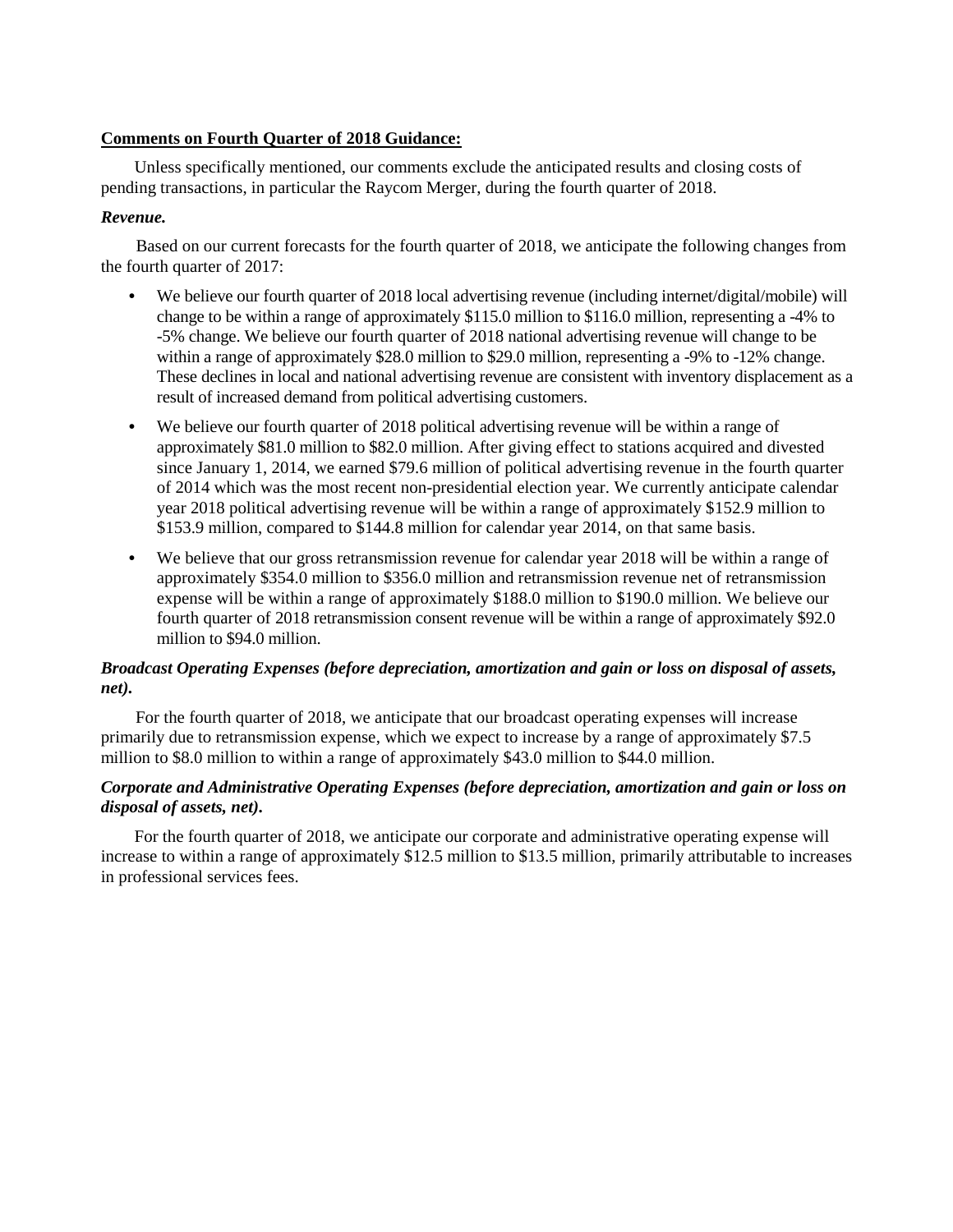### **The Company**

Currently, we own and/or operate television stations in 57 television markets broadcasting over 200 separate programming streams, including over 100 affiliates of the CBS/NBC/ABC/FOX networks. Based on the consolidated results of the four Nielsen "sweeps" periods in 2017 our stations achieved the number-one or number-two ranking in both overall audience and news audience in all 57 of our 57 markets. We have entered into an agreement to combine with Raycom Media, Inc. in a transformational transaction. Following the consummation of the acquisition, the combined company will own leading television stations and digital platforms serving 92 markets. The combined company will also include video program production, marketing, and digital businesses including Raycom Sports, Tupelo-Raycom, and RTM Studios, the producer of PowerNation programs and content. For further information, please visit www.gray.tv.

## **Cautionary Statements for Purposes of the "Safe Harbor" Provisions of the Private Securities Litigation Reform Act**

This press release contains statements that constitute "forward-looking statements" within the meaning of the Private Securities Litigation Reform Act of 1995 and the federal securities laws. These "forwardlooking statements" are not statements of historical facts, and may include, among other things, statements regarding our current expectations and beliefs of operating results for the fourth quarter of 2018 or other periods, future income tax payments, pending transactions and other future events. Actual results are subject to a number of risks and uncertainties and may differ materially from the current expectations and beliefs discussed in this press release. All information set forth in this release is as of the date hereof. We do not intend, and undertake no duty, to update this information to reflect future events or circumstances. Information about certain potential factors that could affect our business and financial results and cause actual results to differ materially from those expressed or implied in any forward-looking statements are included under the captions "Risk Factors" and "Management's Discussion and Analysis of Financial Condition and Results of Operations," in our Annual Report on Form 10-K for the year ended December 31, 2017 and may be contained in reports subsequently filed with the U.S. Securities and Exchange Commission (the "SEC") and available at the SEC's website at www.sec.gov.

## **Conference Call Information**

We will host a conference call to discuss our third quarter operating results on November 6, 2018. The call will begin at 11:00 AM Eastern Time. The live dial-in number is 1 (855) 493-3489 and the confirmation code is 5589529. The call will be webcast live and available for replay at www.gray.tv. The taped replay of the conference call will be available at 1 (855) 859-2056, Confirmation Code: 5589529 until December 6, 2018.

### **Gray Contacts**

**Web site:** www.gray.tv

**Hilton H. Howell, Jr.**, Chairman, President and Chief Executive Officer, 404-266-5512

**Jim Ryan**, Executive Vice President and Chief Financial Officer, 404-504-9828

**Kevin P. Latek**, Executive Vice President, Chief Legal and Development Officer, 404-266-8333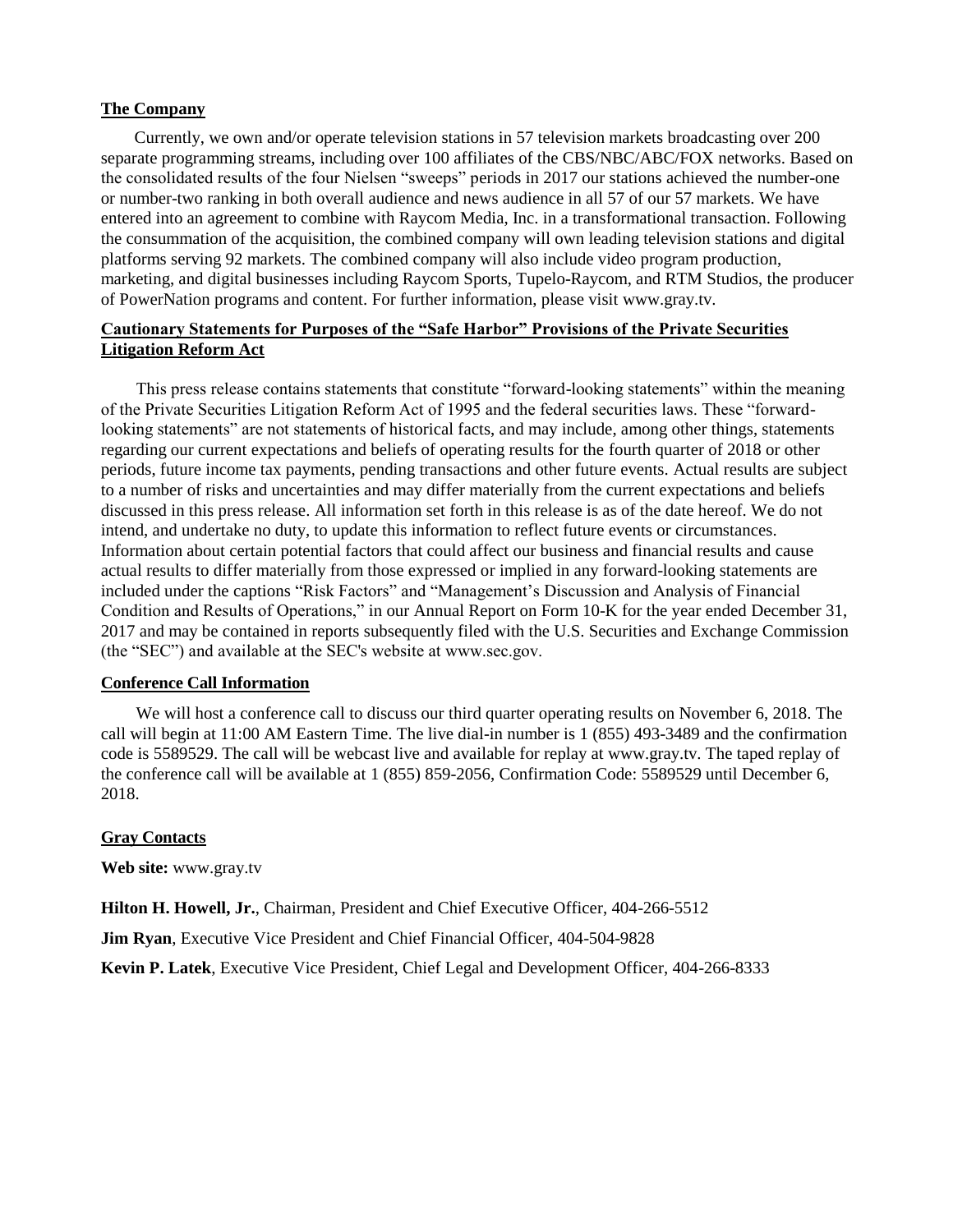### **Effects of Acquisitions and Divestitures on Our Results of Operations and Non-GAAP Terms**

From January 1, 2016 (the beginning of the earliest period presented) through September 30, 2018, we completed eight acquisition transactions and one divestiture transaction. As more fully described in our 2017 Form 10-K filed with the Securities and Exchange Commission and in our other prior disclosures, these transactions added a net total of 21 television stations to our operations. We refer to these transactions, collectively, as the "Acquisitions."

From time to time, Gray supplements its financial results prepared in accordance with accounting principles generally accepted in the United States of America ("GAAP") by disclosing the non-GAAP financial measures Broadcast Cash Flow, Broadcast Cash Flow Less Cash Corporate Expenses, Free Cash Flow, Operating Cash Flow as defined in the Senior Credit Agreement and Total Leverage Ratio and Net of All Cash. These non-GAAP amounts are used by us to approximate amounts used to calculate key financial performance covenants contained in our debt agreements and are used with our GAAP data to evaluate our results and liquidity.

We define Broadcast Cash Flow as net income plus loss from early extinguishment of debt, corporate and administrative expenses, non-cash stock based compensation, depreciation and amortization (including amortization of intangible assets and program broadcast rights), any loss on disposal of assets, any miscellaneous expense, interest expense, any income tax expense and non-cash 401(k) expense, less any gain on disposal of assets, any miscellaneous income, any income tax benefits and payments for program broadcast rights.

We define Broadcast Cash Flow Less Cash Corporate Expenses as net income plus loss from early extinguishment of debt, non-cash stock based compensation, depreciation and amortization (including amortization of intangible assets and program broadcast rights), any loss on disposal of assets, any miscellaneous expense, interest expense, any income tax expense, and non-cash 401(k) expense, less any gain on disposal of assets, any miscellaneous income, any income tax benefits and any payments for program broadcast rights.

We define Free Cash Flow as net income plus loss from early extinguishment of debt, non-cash stock based compensation, depreciation and amortization (including amortization of intangible assets and program broadcast rights), any loss on disposal of assets, any miscellaneous expense, amortization of deferred financing costs, any income tax expense and non-cash 401(k) expense, less any gain on disposal of assets, any miscellaneous income, any income tax benefits, payments for program broadcast rights, contributions to pension plans, amortization of original issue premium on our debt, purchases of property and equipment (net of reimbursements) and the payment of income taxes (net of any refunds received).

We define Operating Cash Flow as defined in our Senior Credit Agreement as net income plus loss from early extinguishment of debt, non-cash stock based compensation, depreciation and amortization (including amortization of intangible assets and program broadcast rights), any loss on disposal of assets, interest expense, any income tax expense, non-cash 401(k) expense and trade expense less any gain on disposal of assets, any income tax benefits, payments for program broadcast rights, trade income, and contributions to pension plans. Operating Cash Flow as defined in our Senior Credit Agreement gives effect to the revenue and broadcast expenses of the Acquisitions as if they had been acquired or divested, respectively, on October 1, 2016. It also gives effect to certain operating synergies expected from the Acquisitions and related financings and adds back professional fees incurred in completing the Acquisitions. Certain of the financial information related to the Acquisitions has been derived from, and adjusted based on, unaudited, un-reviewed financial information prepared by other entities, which Gray cannot independently verify. We cannot assure you that such financial information would not be materially different if such information were audited or reviewed and no assurances can be provided as to the accuracy of such information, or that our actual results would not differ materially from this financial information if the Acquisitions had been completed at the stated date. In addition, the presentation of Operating Cash Flow as Defined in the Senior Credit Agreement and the adjustments to such information, including expected synergies resulting from such transactions, may not comply with GAAP or the requirements for pro forma financial information under Regulation S-X under the Securities Act.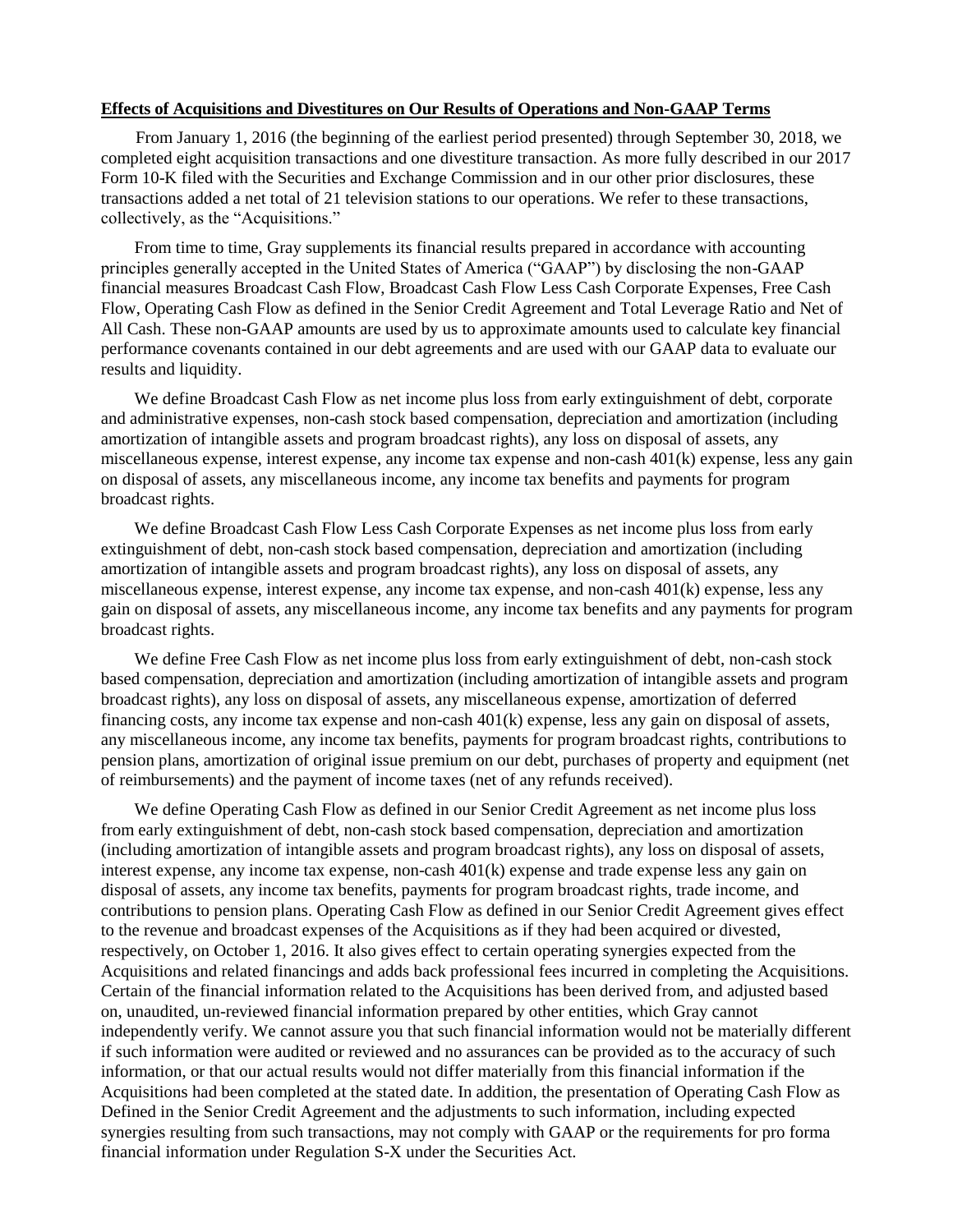Our Total Leverage Ratio, Net of All Cash is determined by dividing our Adjusted Total Indebtedness, Net of All Cash by our Operating Cash Flow as defined in our Senior Credit Agreement, divided by two. Our Adjusted Total Indebtedness, Net of All Cash represents the total outstanding principal of our long-term debt, plus certain other obligations as defined in our Senior Credit Agreement, less all cash. Our Operating Cash Flow as defined in our Senior Credit Agreement, divided by two, represents our average annual Operating Cash Flow as defined in our Senior Credit Agreement for the preceding eight quarters.

These non-GAAP terms are not defined in GAAP and our definitions may differ from, and therefore not be comparable to, similarly titled measures used by other companies, thereby limiting their usefulness. Such terms are used by management in addition to, and in conjunction with, results presented in accordance with GAAP and should be considered as supplements to, and not as substitutes for, net income and cash flows reported in accordance with GAAP.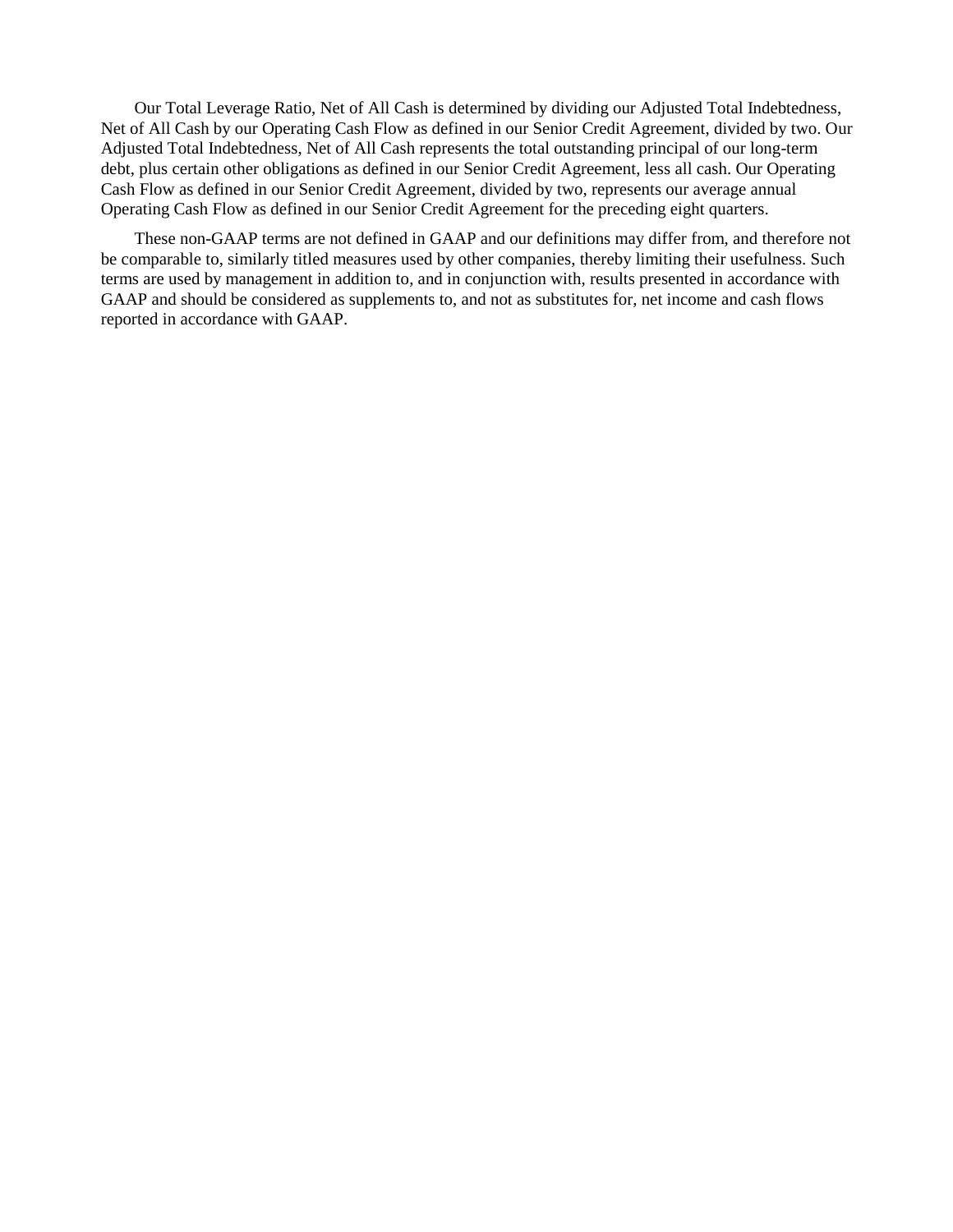## **Reconciliation, in thousands – Quarter:**

|                                                             | <b>Three Months Ended</b> |           |              |  |  |
|-------------------------------------------------------------|---------------------------|-----------|--------------|--|--|
|                                                             | September 30,             |           |              |  |  |
|                                                             | 2018                      | 2017      | 2016         |  |  |
| Net income (loss)                                           | 61,886<br>\$              | \$15,316  | \$<br>(213)  |  |  |
| Adjustments to reconcile from net income (loss) to          |                           |           |              |  |  |
| Free Cash Flow:                                             |                           |           |              |  |  |
| Depreciation                                                | 13,350                    | 13,085    | 11,494       |  |  |
| Amortization of intangible assets                           | 4,998                     | 6,460     | 4,235        |  |  |
| Non-cash stock based compensation                           | 1,645                     | 1,531     | 1,271        |  |  |
| (Gain) loss on disposal of assets, net                      | (3,572)                   | 1,660     | 354          |  |  |
| Miscellaneous (income) loss, net (1)                        | (930)                     | (152)     | 10           |  |  |
| Interest expense                                            | 25,104                    | 24,207    | 27,926       |  |  |
| Loss from early extinguishment of debt                      |                           |           | 31,987       |  |  |
| Income tax expense                                          | 22,342                    | 10,529    | 797          |  |  |
| Amortization of program broadcast rights                    | 5,309                     | 5,209     | 4,817        |  |  |
| Common stock contributed to 401(k) plan                     |                           |           |              |  |  |
| excluding corporate $401(k)$ contributions                  |                           | 1         | 7            |  |  |
| Payments for program broadcast rights                       | (5,311)                   | (5,176)   | (4,729)      |  |  |
| Corporate and administrative expenses before                |                           |           |              |  |  |
| depreciation, amortization of intangible assets and         |                           |           |              |  |  |
| non-cash stock based compensation                           | 9,739                     | 7,154     | 6,250        |  |  |
| <b>Broadcast Cash Flow (1)</b>                              | 134,560                   | 79,824    | 84,206       |  |  |
| Corporate and administrative expenses before                |                           |           |              |  |  |
| depreciation, amortization of intangible assets and         |                           |           |              |  |  |
| non-cash stock based compensation                           | (9,739)                   | (7, 154)  | (6,250)      |  |  |
| <b>Broadcast Cash Flow Less Cash Corporate Expenses (1)</b> | 124,821                   | 72,670    | 77,956       |  |  |
| Contributions to pension plans                              | (2,500)                   |           | (1,405)      |  |  |
| Interest expense                                            | (25, 104)                 | (24, 207) | (27, 926)    |  |  |
| Amortization of deferred financing costs                    | 1,157                     | 1,157     | 1,397        |  |  |
| Amortization of original issue premium                      |                           |           |              |  |  |
| on senior notes                                             | (153)                     | (153)     | (194)        |  |  |
| Purchase of property and equipment                          | (14, 979)                 | (11, 011) | (19,763)     |  |  |
| Reimbursements of property and equipment purchases          | 4,392                     |           |              |  |  |
| Income taxes paid, net of refunds                           | (14, 773)                 | (311)     | (570)        |  |  |
| <b>Free Cash Flow</b>                                       | \$<br>72,861              | \$38,145  | \$<br>29,495 |  |  |

 $\mathcal{L}(\mathbf{r})$  and  $\mathcal{L}(\mathbf{r})$  are  $\mathcal{L}(\mathbf{r})$  . In the  $\mathcal{L}(\mathbf{r})$ 

(1) Amounts in 2017 and 2016 have been reclassified to give effect to the implementation of ASU 2017-07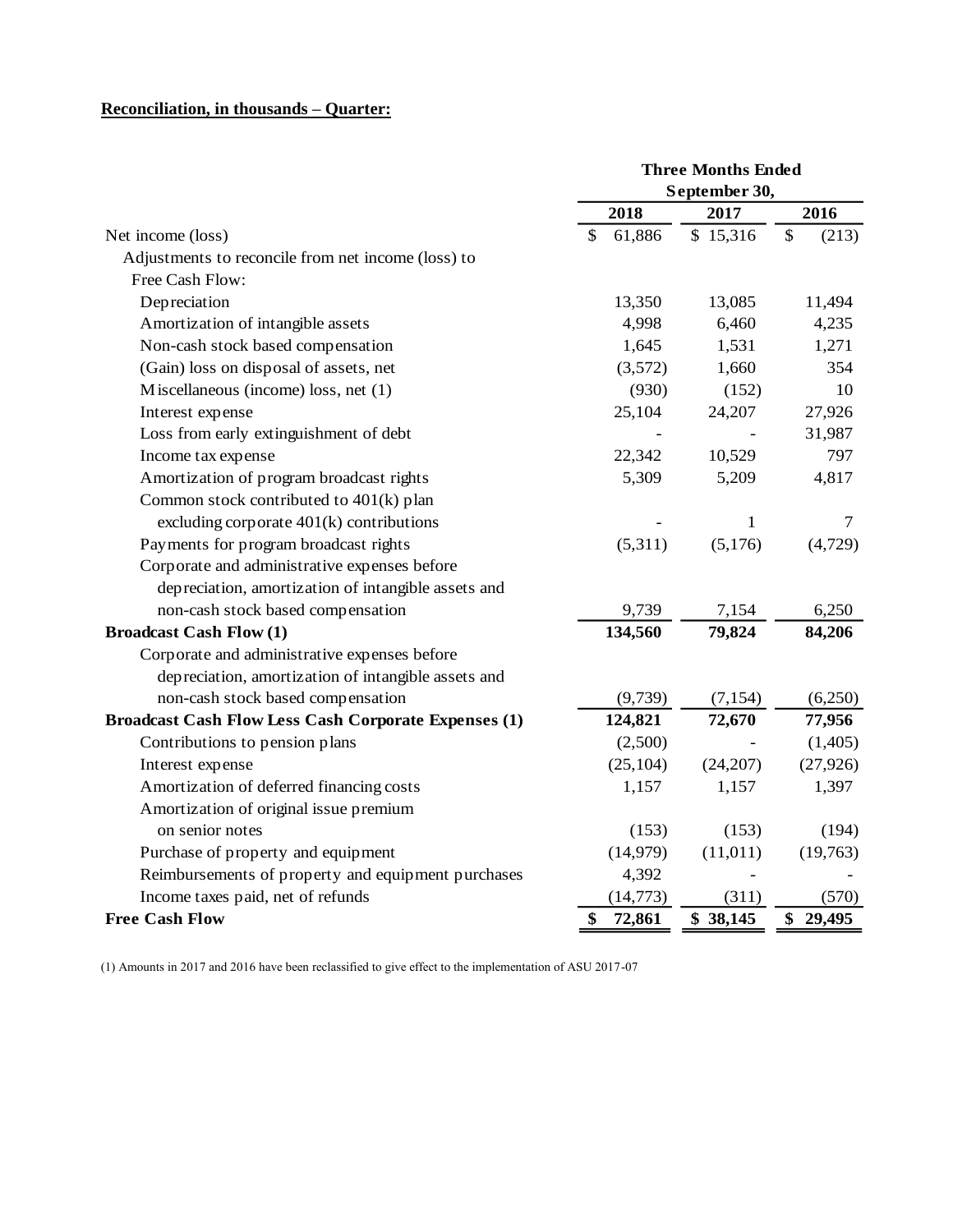# **Reconciliation, in thousands – Year to Date:**

|                                                             | <b>Nine Months Ended</b> |              |              |  |  |
|-------------------------------------------------------------|--------------------------|--------------|--------------|--|--|
|                                                             | September 30,            |              |              |  |  |
|                                                             | 2018                     | 2017         | 2016         |  |  |
| Net income                                                  | \$122,536                | \$<br>96,382 | \$<br>26,439 |  |  |
| Adjustments to reconcile from net income to                 |                          |              |              |  |  |
| Free Cash Flow:                                             |                          |              |              |  |  |
| Depreciation                                                | 40,587                   | 38,555       | 34,237       |  |  |
| Amortization of intangible assets                           | 15,587                   | 18,684       | 12,365       |  |  |
| Non-cash stock based compensation                           | 5,016                    | 4,303        | 3,827        |  |  |
| (Gain) loss on disposal of assets, net                      | (5,187)                  | (75, 139)    | (66)         |  |  |
| Miscellaneous income, net (1)                               | (2,192)                  | (407)        | (619)        |  |  |
| Interest expense                                            | 74,185                   | 71,189       | 73,470       |  |  |
| Loss from early extinguishment of debt                      |                          | 2,851        | 31,987       |  |  |
| Income tax expense                                          | 43,598                   | 65,751       | 19,109       |  |  |
| Amortization of program broadcast rights                    | 15,913                   | 15,444       | 14,026       |  |  |
| Common stock contributed to 401(k) plan                     |                          |              |              |  |  |
| excluding corporate $401(k)$ contributions                  |                          | 16           | 21           |  |  |
| Payments for program broadcast rights                       | (16, 177)                | (15, 569)    | (13, 859)    |  |  |
| Corporate and administrative expenses before                |                          |              |              |  |  |
| depreciation, amortization of intangible assets and         |                          |              |              |  |  |
| non-cash stock based compensation                           | 26,649                   | 21,244       | 28,500       |  |  |
| <b>Broadcast Cash Flow (1)</b>                              | 320,515                  | 243,304      | 229,437      |  |  |
| Corporate and administrative expenses before                |                          |              |              |  |  |
| depreciation, amortization of intangible assets and         |                          |              |              |  |  |
| non-cash stock based compensation                           | (26, 649)                | (21, 244)    | (28,500)     |  |  |
| <b>Broadcast Cash Flow Less Cash Corporate Expenses (1)</b> | 293,866                  | 222,060      | 200,937      |  |  |
| Contributions to pension plans                              | (2,500)                  | (624)        | (3,038)      |  |  |
| Interest expense                                            | (74, 185)                | (71, 189)    | (73, 470)    |  |  |
| Amortization of deferred financing costs                    | 3,472                    | 3,466        | 3,664        |  |  |
| Amortization of original issue premium                      |                          |              |              |  |  |
| on senior notes                                             | (458)                    | (458)        | (626)        |  |  |
| Purchase of property and equipment                          | (34, 894)                | (21, 426)    | (33,238)     |  |  |
| Reimbursements of property and equipment purchases          | 6,238                    |              |              |  |  |
| Income taxes paid, net of refunds                           | (26, 821)                | (1,207)      | (14, 589)    |  |  |
| <b>Free Cash Flow</b>                                       | \$164,718                | \$130,622    | \$<br>79,640 |  |  |

(1) Amounts in 2017 and 2016 have been reclassified to give effect to the implementation of ASU 2017-07